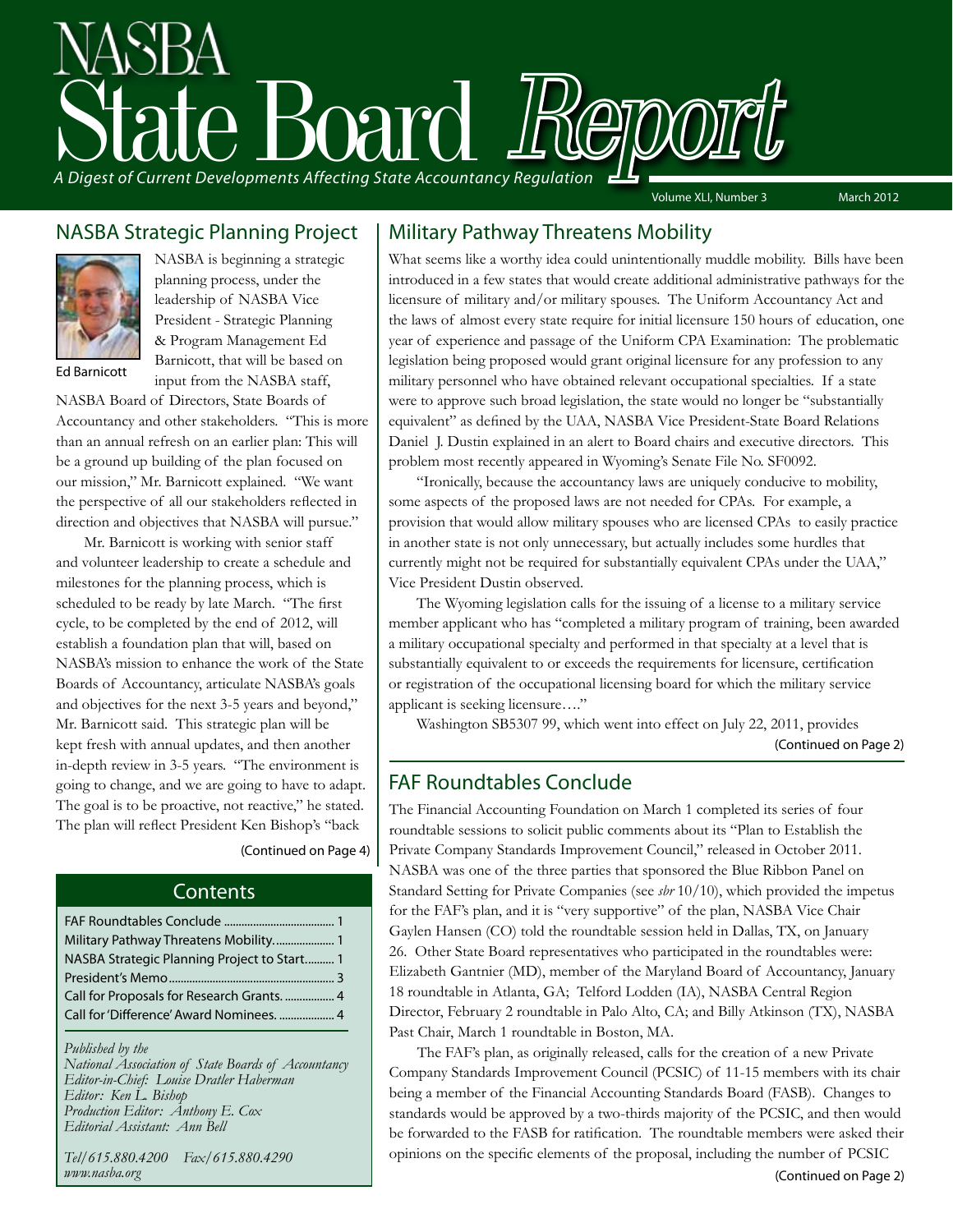### Military Pathway Threatens Mobility (Continued from Page 1)

that, "The department shall develop a process to evaluate military training and experience that may be applied toward meeting the training and education requirements of this chapter." Indiana has a law pending that would require educational institutions to award credit for military courses that are part of military training. In Kansas, HB 2178 was passed that granted professional licenses to nonresident military spouses who are already licensed in another state; however, because of UAA mobility provisions, this does not impact CPA licensing.

As these kinds of proposals are not being directed to the state accountancy acts, but are amendments to overall occupational licensing for the states, the Accountancy Boards might not be aware of their potential impact, Mr. Allen commented. Vice President Dustin advised the State Boards to "monitor the bills being introduced in your state to ensure public protection and the credibility of the accounting profession."

In February the U.S. Department of the Treasury and the U.S. Department of Defense released a 26-page report on "Supporting Our Military Families: Best Practices for Streamlining Occupational

### FAF Roundtables Conclude (Continued from Page 1)

members, whether there should be a co-chair, should the chair be an FASB member, is there a need for continuing FAF oversight of the new process, should the PCSIC members be compensated, what would be necessary for the FASB to veto a recommended change from the PCSIC, how frequently should the PCSCI meet, who should set its agenda and what should be included in the framework for the PCSIC's decision making. Audio recordings of the four roundtables can be found on www.fasb.org. Financial Accounting Foundation (FAF) President Teresa Polley said the FAF would be considering all the comments received during the roundtables, and in writing (which can also be found on www.fasb.org), and expects to release a final plan this May.

Three things must happen for the PCSIC to be successful, Mr. Atkinson told the Boston roundtable: the PCSIC members and staff must be tuned in to the private company stakeholders; the FASB must support the private company standards issues in a collaborative manner; and monitoring is imperative.

Mr. Lodden told the California roundtable that a 5-7 person Council would have more agility and be able to reach consensus more easily. He also thought that estimating the PCSIC would meet 4-6 times per year was not realistic. Probably more meeting time would be required when the Council starts its work, as there are already known issues to be decided. Mr. Hansen, at the Texas roundtable, also thought a smaller group than originally proposed would be better, but he agreed that an FASB member should be its chair. Mr. Atkinson recommended the chair be a PCSIC member and the vice chair a member of the FASB, with the Council setting its own agenda. Both Mr. Hansen and Mr. Atkinson stressed the Council needs to be balanced and appointed by the FAF trustees. The members need to be independent and not represent any lobbying group, Mr. Hansen stated.

There was discussion of whether or not a co-chair should

Licensing Across State Lines." The report, which aims to give clear guidance on how to allow military spouses to resume licensed work without lowering standards or giving out preferential treatment, was unveiled by First Lady Michelle Obama, Jill Biden and Defense Secretary Leon Panetta on February 16. The Defense Department has been promoting this licensing issue since 2008, but according to the White House only 11 states have made license concessions and 13 others have proposed legislation that is awaiting action. Mrs. Obama said the goal is to have all 50 states pass legislation by 2014. She reported California, Louisiana, Illinois and Wyoming had introduced bills during February.

The report specifically mentions Florida HB 713, developed in 2010 with the Department of Defense, which impacts occupations such as veterinarians and CPAs, that awards a six-month temporary license to the spouse married to an active member of the military assigned in Florida. According to the report, "The bill allows military spouses to retain their Florida licenses if they move out of state for military reasons and to practice without renewing the license upon return as part of a military move."  $\blacklozenge$ 

be named. Ms. Gantnier reported that at the Atlanta roundtable most of the participants favored co-chairs who would set the Council's agenda with input from advisory groups. Co-chairs were also recommended at the Boston roundtable, Mr. Atkinson said, with no trade representatives appointed to the PCSIC. However, Mr. Hansen said he was in favor of only having a chair, so that responsibility could not be passed to another person.

Some of the roundtable members questioned the need for the special FAF oversight committee (the Private Company Review Committee of the FAF Board of Trustees), which as envisioned in the plan would stay in existence for about three years. Mr. Hansen referred to NASBA's comment letter that stressed monitoring and accountability are closely linked. He said he strongly supported the Review Committee, especially in the beginning.

The relative importance of developing a decision framework was debated at the roundtables, with some feeling it is essential to have the framework completed first and others fearing that could bog down the drive to get changes made. Ms. Gantnier commented: "How do we know whether a change is necessary without a framework under which to evaluate it?" FASB Chair Leslie Seidman reported the FASB is already working on a conceptual framework which should be released as an exposure draft in late spring or early summer. Mr. Atkinson said, "A sufficiently comprehensive study of the differing information needs of public vs. private company financial statement stakeholders should be the basis for the framework. It cannot be effectively abandoned with a subsequent patchwork of ad hoc changes or standards in response to transactions."

Mr. Atkinson commented, "The convergence of standards internationally with divergence of standards nationally, makes no sense. We need to coordinate this initiative with the SEC's decision on IFRS, which may come in a couple of months."  $\blacklozenge$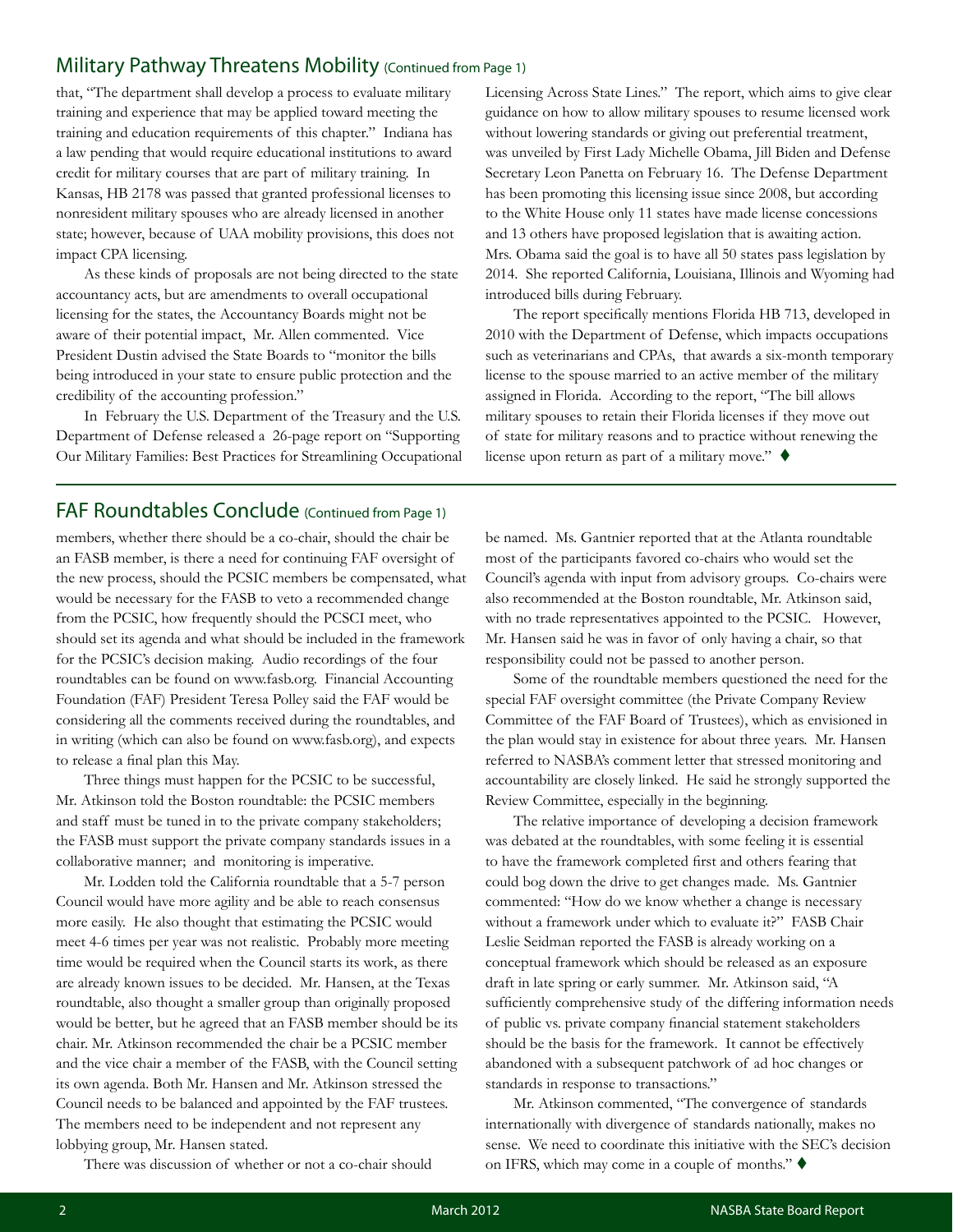# President's Memo

## **The Buck Stops Here**

Some readers likely noticed my new photograph which highlights the desk sign reading: "The Buck Stops Here." At the January Board of Directors' meeting in Florida, Past Chair Michael Daggett and his wife Sharon presented that sign to me. Michael explained that he had seen the sign in the Truman Library and, with my being from Missouri and becoming NASBA's new President and CEO, that it was an appropriate gift. It is now proudly displayed on my desk.

Most photographs taken of President Truman at his desk in the White House included the "The Buck Stops Here" sign, and the President often referred to it. In an address to the National War College in 1952, Mr. Truman said, "You know it's easy for the Monday morning quarterback to say what the coach should have done, after the game is over. But when the decision is up before you….and here on my desk, I have a motto which says, 'The Buck Stops Here'….the decision has to be made."



Ken L. Bishop

Being the new President of NASBA in no way compares to the tremendous pressures that President Truman faced in replacing a hugely popular predecessor in the middle of a

world war, but transition and implementing change at NASBA offer opportunities and challenges that bring Mr. Truman's motto into the forefront.

As I have traveled around the country, or visited by telephone, many of you have made positive comments about our concentration on State Boards through the "Back to Our Roots" initiative. But I have also heard some criticism and suggestions as to how NASBA could do a better job. I cannot overemphasize my appreciation for the candid comments that many of you have shared with me. It is my hope and belief that the transparent sharing of information and recommendations, even if critical, is indicative of a healthy and trusting relationship, the kind of relationship I want to have with every State Board of Accountancy.

Dan Dustin, NASBA's new Vice President of State Board Relations, and I recently had the opportunity to visit with a State Board that, frankly, has not been very happy with NASBA. Similarly, I received a telephone call from the director of an umbrella agency that is responsible for another Board of Accountancy, which is statutorily an advisory board, to discuss his unhappiness with some of the things NASBA is doing. Upon reflecting on these two recent conversations, and others that I have been privy to through the years, it occurred to me that maybe I should re-appraise my thoughts about NASBA's mission "to enhance the effectiveness of State Boards of Accountancy."

Simply said, our mission doesn't break out, or segregate, which type of State Boards we serve. Whether independent, semiindependent, advisory, big state, little state, well-funded or under-funded, our mission is to enhance the effectiveness of all State Boards. I intend to instill that perspective in all that we do and to be an optimist as President Truman defined one: "A pessimist is one who makes difficulties of his opportunities and an optimist is one who makes opportunities of his difficulties."

In an earlier President's Memo, I mentioned that my rule is to "not write checks that can't be cashed," which incidentally was another regular Truman quote. Our passion, drive and energy will be to continually improve our capacity to support our State Boards. Will we drop some balls, make some mistakes and not please everyone…we hope not, but likely will. When and if that happens, like my fellow Missourian... "The buck stops here!"

*Semper ad meliora. (Always toward better things.)*

Jon L. Bohop

Ken L. Bishop President and CEO